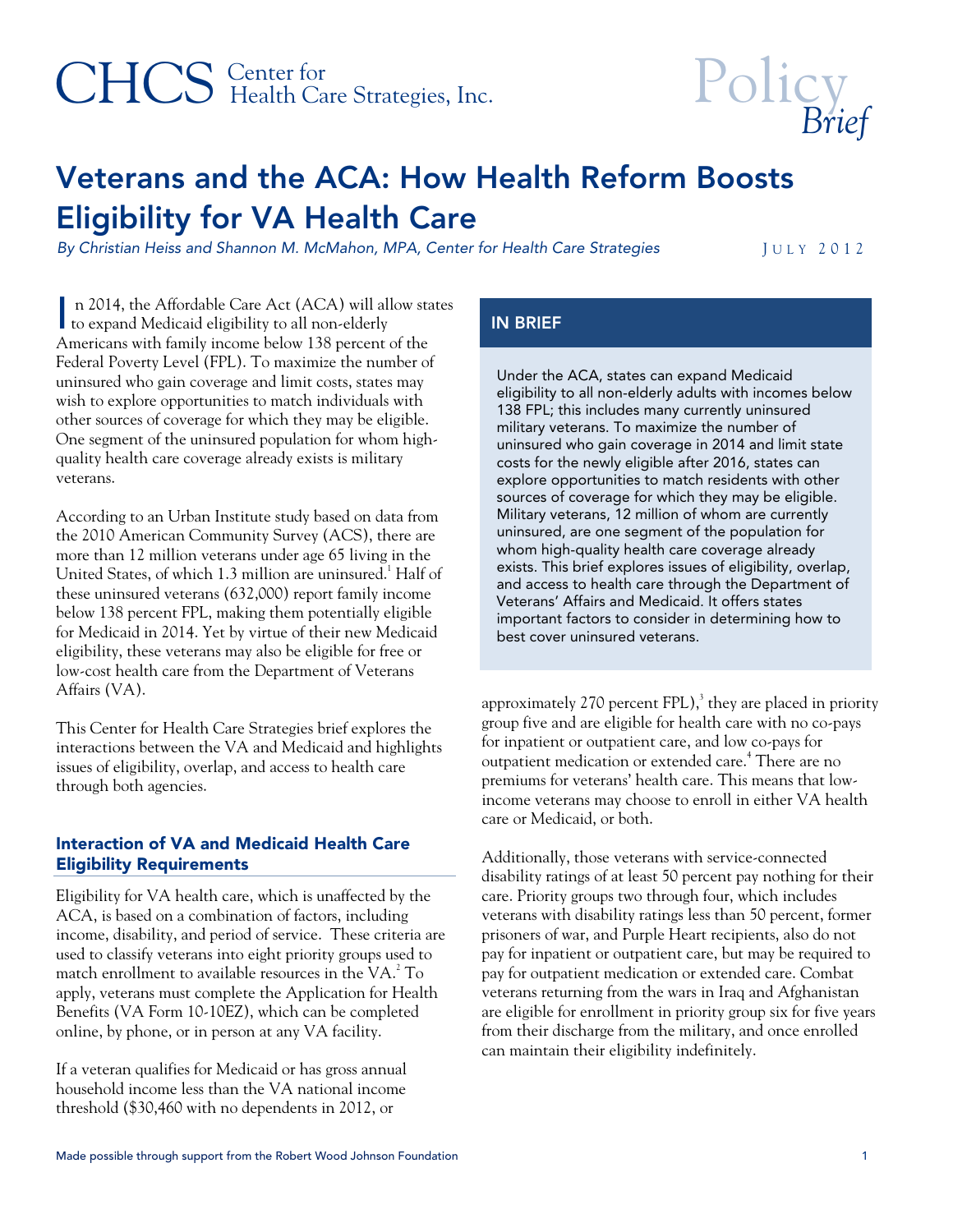| <b>Copay Requirements for VA Health Care</b> |                                                                                                                                                                                                   |                                                             |                                                        |
|----------------------------------------------|---------------------------------------------------------------------------------------------------------------------------------------------------------------------------------------------------|-------------------------------------------------------------|--------------------------------------------------------|
| <b>Service</b>                               | Copay                                                                                                                                                                                             | Medicaid-eligible veterans<br>required to pay? <sup>a</sup> | <b>Priority Groups</b><br>required to pay <sup>b</sup> |
| Inpatient                                    | \$10/day + \$1156 for first 90 days,<br>+ \$578 after 90 days                                                                                                                                     | <b>No</b>                                                   | $7^\circ, 8$                                           |
| <b>Outpatient Care</b>                       | \$15 Primary Care; \$50 Specialty Care;<br>\$0 for x-rays, lab, immunizations, etc.                                                                                                               | <b>No</b>                                                   | 7,8                                                    |
| <b>Outpatient Medication</b>                 | Priority Groups 2 to 6:<br>\$8 per 30-day supply, \$960 annual cap<br>Priority Groups 7 and 8:<br>\$9 per 30-day supply, no annual cap                                                            | Yes                                                         | 2, 3, 5, 7, 8                                          |
| <b>Extended Care Services</b>                | Institutional Nursing Home Care Unit,<br>Respite, Geriatric Evaluation:<br>\$0-97 per day.<br>Non-Institutional Respite, Geriatric<br>Evaluation, Adult Day Health Care: \$15<br>Domiciliary: \$5 | Yes                                                         | 4, 5, 7, 8                                             |

Source: 2012 Copay Requirements at a Glance, April 2012. Available at: http://www.va.gov/healthbenefits/assets/documents/publications/IB-10-<br>431\_Copay\_Requirements\_at\_a\_Glance.pdf.

<sup>a</sup> Veterans eligible for Medicaid are enrolled in Priority Group 5.

 $^{\rm b}$  Copay rules apply to Priority Group 6 if care or service provided is unrelated to VA's exposure treatment authorities.<br><sup>b</sup> Priority Group 7 pays 20% of the inpatient copay rate.

## Access to VA Health Care

Once enrolled, a veteran may receive care at any of the more than 1,200 VA health care facilities throughout the United States. These facilities fall into three general categories. Medical centers provide comprehensive services including primary care, women's health services, mental health services, pharmacy, and inpatient surgery and other specialty care. Community-Based Outpatient Clinics associated with the medical centers offer primary care and mental health services to veterans, making referrals to the medical centers for specialty care. The third category of facility, known as Vet Centers, offer veterans and their families individual, group, and family counseling as well as substance abuse assessment and referral, and help with applications for other veterans benefits. In case of emergency, the VA will pay for veterans' care at non-VA facilities until the veteran is stable enough for transfer to a VA facility.

#### State Considerations

As states prepare their eligibility systems and procedures for the 2014 Medicaid expansion,

they may wish to consider implementing data matching and other programs to help identify veterans and inform them of the benefits available to them through the VA. Washington State uses the Public Assistance Reporting Information System (PARIS) to identify veterans enrolled in Medicaid and help them transition to VA benefits. This approach has saved the state over \$30 million as of the end of FY 2011.<sup>5</sup> Another effort to identify veterans may include a specific question on eligibility forms that asks whether an applicant has ever served in the U.S. military, rather than relying solely on reports of alternate income that list the VA as a source.

Other questions states may consider when determining how best to cover uninsured veterans include:

1. What are the differences in the benefits available to veterans and the costs of those benefits to the individual if covered through the VA versus through Medicaid?